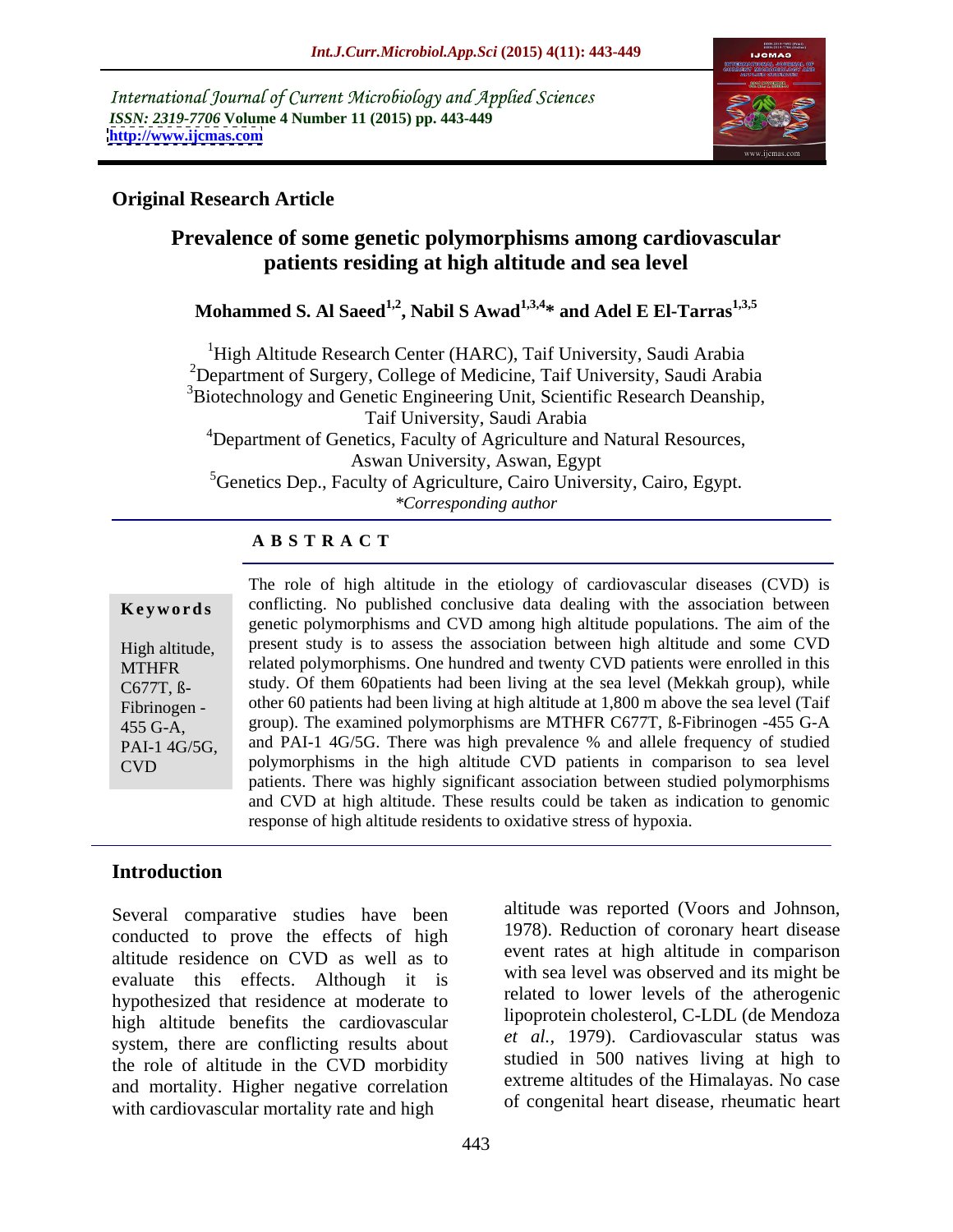disease, coronary artery disease, primary myocardial disease or hypertension was coworkers (1999) performed a population Saudi population the average blood pressure after simulation of hypoxia in a factors and complications in patients with altitude vs. low-altitude areas in Yemen was compared by (Al-Huthali *et al.,* 2006), ACS occurs at a younger age at high altitudes. Patients who live in high-altitude regions are also more likely to have hyperlipidemia and a previous history of CAD. Stroke and reduced left ventricular ejection fraction A total of 120 CVD patients admitted to two (LVEF) occur more commonly in high altitude ACS patients. locations were enrolled in this study: King

high altitude on cardiovascular system due to physiological, environmental, diet and life style not genetics responses. On the other hand, numerous genetic variants have been associated with cardiovascular health but in the different high-altitude populations, data **DNA extraction, PCR amplification and** published to date are inconclusive regarding these gene polymorphisms in CVD (Leon-

Rupert *et al.* (2003) compared the allele G20210A and Factor XIII, V34L patient in high and low altitudes. There was

found (Sharma, 1990). Pasini and his fitness in the high-altitude Amerindian survey in the Italian Valle Sabbia mountain Amerindian population. Deindl *et al.* (2003) community to estimate the prevalence of the investigated the effect of intermittent high main risk factors for coronary heart disease altitude hypoxia on the mRNA expression of (CHD) among middle-aged men and different cytokines and proto-oncogenes as women. Generally there are no differences well as other genes described to be regulated were found between prevalence among high by hypoxia, in the left ventricle, the right and low Italian land populations. Among ventricle, atria and the lung of adult rats (BPs) was significantly higher in barochamber. Intermittent hypoxia is a highlanders compared with lowlanders modulator of gene expression under (Khalid *et al.,* 1994). While Fior and his physiological conditions. It differently colleagues (2000) reported that hypertension regulates the expression of distinct genes not is more frequent in low altitude than only in individual organs but even within moderate altitude and high altitude subjects one organ, i.e. in the heart. The aim of the from Central Asia. The distribution of risk present study is to evaluate of the effect of acute coronary syndrome (ACS) at high- polymorphisms as a CVD genetic risk no evidence for an over-representation of the RAS alleles associated with cardiovascular population when compared to the lowland after simulation of hypoxia in a high altitude on the distribution of some factors.

### **Materials and methods**

### **Samples collection**

Most of these studies regarding the effect of (which is more than 1,800 m above the sea hospitals at two distinct geographical Abdul-Aziz specialized hospital at Taif level) and Al-nour hospital at Mekkah, KSA (which is at the sea level). Whole blood samples were collected into EDTA anticoagulated vacutainer tube.

# **reverse hybridization**

Velarde and Mejia, 2008). 
<br>
Analysis of Factor V G1691A (Leiden), frequency of five polymorphic loci in genes polymorphism was carried out via CVD encoding components of the renin- Strip Assay (ViennaLab, Austria) (http:// angiotensin system (RAS) among CVD [www.viennalab.com\)](http://www.viennalab.com) was used according to Factor V H1299R (R2), Prothrombin G20210A and Factor XIII, V34L the manufacturer's instruction. The CVD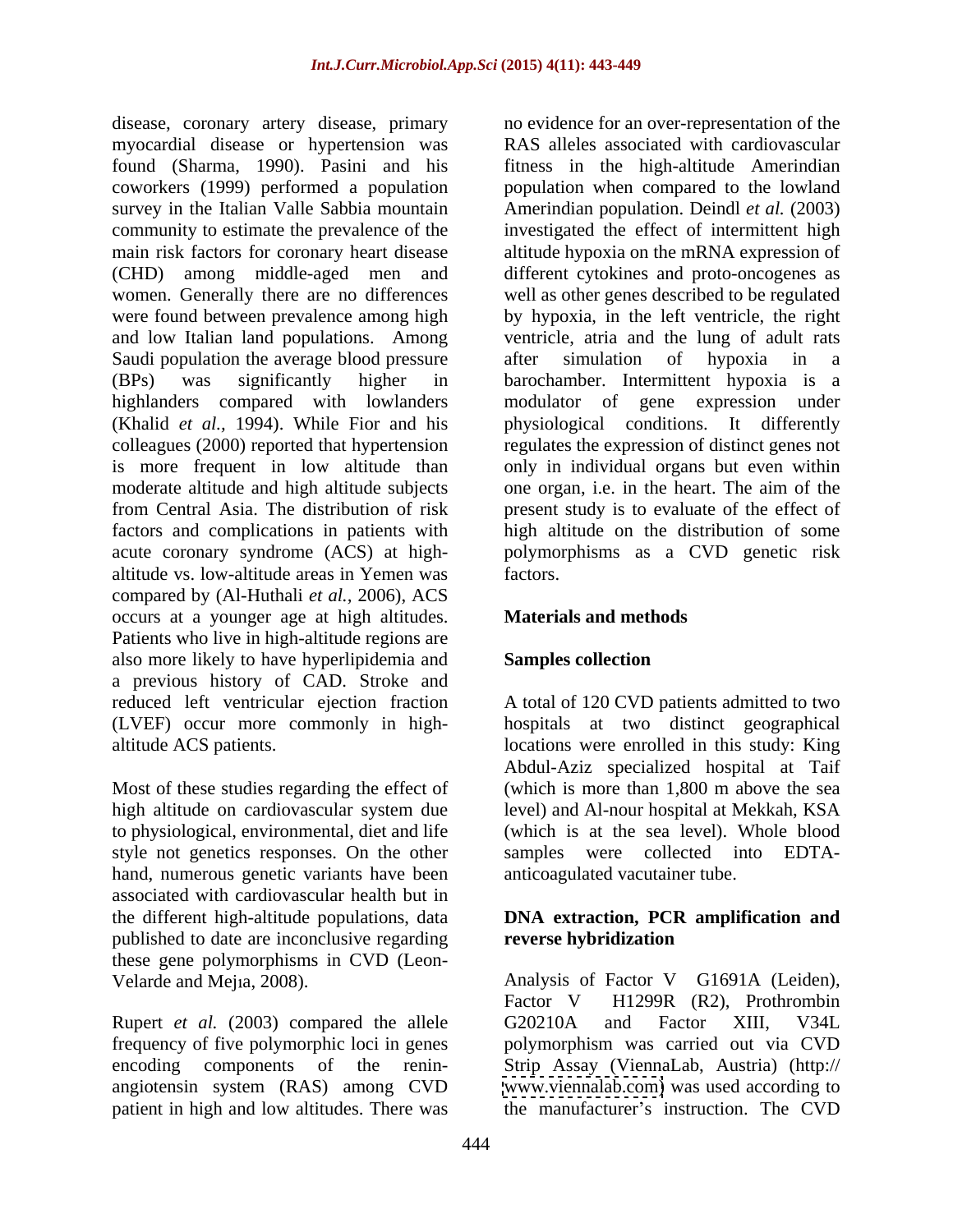Strip Assay is based on the in vitro reverse- patients collected from Mekkah governorate hybridization principle, and includes three (sea level).The studied polymorphisms were steps: (1) DNA isolation (2) PCR MTHFR C677T, ß-Fibrinogen -455 G-A and amplification using biotinylated primers (3) PAI-1 4G/5G. CVD Strip Assay was hybridization of amplification products to a test strip containing allele specific possible staining patterns may be obtained oligonucleotide probes). Briefly, PCR as follow; (1) Wild type probe only: Normal amplifications were carried out in two genotype, (2) Wild type and mutant probe: separate reactions A (amplification mix A) Heterozygous genotype and (3) Mutant type and B (amplification mix B) that differ in probe only: Homozygous mutant type. primers pairs. PCR reactions A and B were Genotype and allele frequencies as well as carried out with the same thermal profile as prevalence% of each studied polymorphism follows: Initial step of 94°C for 2 min and among Taif and Mekkah CVD patient are followed by 35 cycles of 94°C for 15 s, 58°C for 30 sand 72°C for 30 s, final extension was at 72°C for 3 min. PCR Three genotypes CC,CT and were recorded products from reaction A and B were mixed for MTHFR C677T polymorphism among together with hybridization buffer, incubated Taif group with prevalence% 48.3, 50 and for 5 min at room temperature and 1.7 respectively. The C and T alleles hybridized to the detection test strip. frequency was 0.73 and 0.27. While the TT Hybridization was accomplished at 45°C. genotype was absent among Mekkah group After series of stringent washes (according and allele frequency was 0.9 and 0.1 for C to the protocol of provider), the reaction was detected by color development directly on test strip. Results were evaluated from test The prevalence% of ß-Fibrinogen -455 G-A strips using provided scale included in the was 73.3 and 35 among Taif and Mekkah kit. groups. The frequency of G and A alleles

Test strips contain allele specific (wild type and mutation) oligonucleotide probes

polymorphisms in genes that have alleles associated with CVD were determined and compared among two groups of CVD Prevalence and allele frequency of all patients. The first group consists of sixty studied polymorphisms were significantly CVD patients collected from Taif governorate (1800 m above sea level) and other sixty. The second group was of sixty

utilized. For each patient one of three summarized in table 1.

and T alleles respectively.

were (0.63  $\&$  0.37) among Taif and (0.82  $\&$ 0.18) among Mekkah group.

immobilized as an array of parallel lines. The prevalence% of 4G/4G, 4G/5G and Bound biotinylated sequences are detected 5G/5G for PAI-1 4G/5G polymorphism using streptavidin alkaline phosphatase and among Taif group were 8.3, 76.7 and 15. color substrates. The color substrates are expanding to the two while among Mekkah group the two **Results and Discussion**  $\omega$  with prevalence % 35 and 65 respectively. To evaluate the effect of altitude on CVD, 0.47 and 0.53 among Taif group in genotype and allele frequencies of three comparison with 0.18 and 0.82 among genotypes 4G/5G and 5G/5G were observed with prevalence % 35 and 65 respectively. The allele frequency of 4G and 5G were Mekkah group.

> different among Taif group from Mekkah group (Table 1).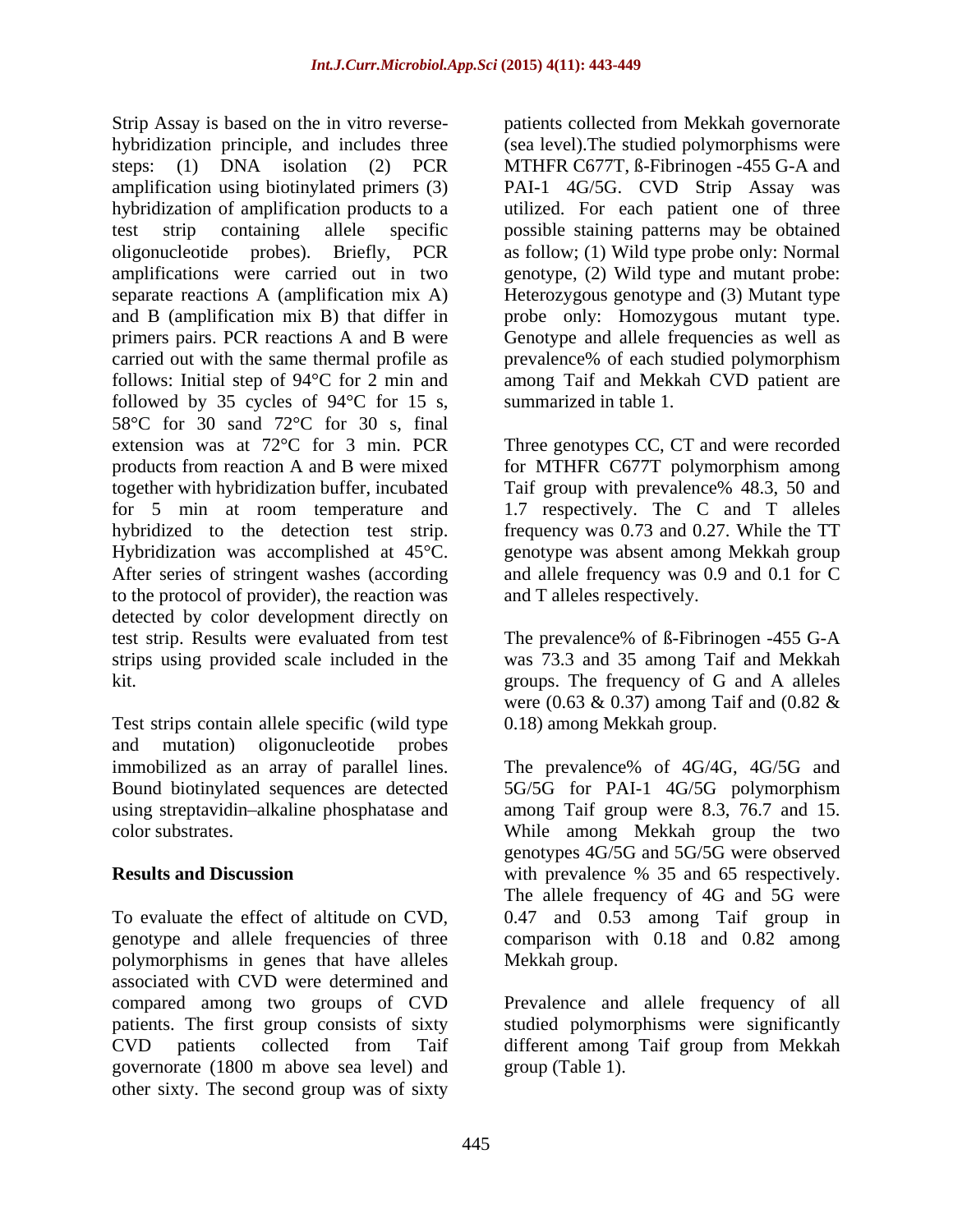In the present study allele frequencies for An elevated plasma fibrinogen level has Fibrinogen -455 G-A and PAI-1 4G/5G residing at high-altitude and sea level

with increased risk of several diseases such increase Hcy concentrations in individuals hypoxia. who are homozygous for the T/T genotype therefore, considered a common risk factor for CVD (Brattstrom *et al.,* 1997). The among CVD patients of Taif group than Mekkah group. The over representation of disorders associated with thrombosis MTHFR C677T polymorphism among Taif group compared with Mekkah group could reported that, there are association between oxidative stress and polymorphism that regulate folate uptake in etiology of allele had increased plasma PAI-1 Rupert and his coworkers (2003) reported In the present state of the constant fibringen level has the state of the state of the present state is the state of the state of the state of the state of the state of the state of the state of the state of the state of

three polymorphisms MTHFR C677T, ß- been established to be an independent were compared between CVD patients and peripheral vascular disease (Maresca *et*  regions. Highly significant differences were evidence that up to 51% of the variation in detected between the two CVD patient fibrinogen levels may be due to genetic groups.  $factors$ , and a relation between the  $\beta\beta$ Methylene tetrahydrofolate reductase polymorphisms and fibrinogen level has (MTHFR) enzyme directs folate species been reported (Behague *et al.,* 1996; Kain *et*  either to DNA synthesis or to homocysteine  $al., 2002$ ). Variation of the  $\beta$ -fibrinogen (Hcy) remethylation (Ueland *et al.,* 2001).Variants forms of MTHER are associated as CVD (Chandy *et al.,* 2010). The common 1993; Behague *et al.,* 1996; Martiskainen *et*  MTHFR C677T polymorphism affects the *al.,* 2011). The obtained data supported the activity of the enzyme and hence folate association between high altitude and distribution. The C677T mutation causes a increment of the prevalence of  $\beta$ -455G/A valine for alanine substitution, which polymorphisms among CVD patients. This decreases MTHFR activity and tends to is might be due to oxidative stress of predictor of coronary artery disease, stroke *al.,* 1999; Kain *et al.,* 2002) There is  $Arg448Lys$ ,  $\beta$ -455G/A and  $A\alpha$ Thr312Ala gene  $(\beta$ -455G/A polymorphisms) was associated with the severity of cardiovascular disease (Scarabin *et al.,* hypoxia.

(Frost *et al.,* 1995). The T/T genotype was, Plasminogen activator inhibitor-1 (PAI-1) is results of the present work indicate high fibrinolytic capacity due to increased prevalence of MTHFR C677Tpolymorphism plasmaPAI-1 levels was postulated to play group compared with Mekkah group could deletion/insertion polymorphism (4G/5G) in be taken as indication to genomic response the promoter of the PAI-1gene located 675 of high altitude residents to oxidative stress bp upstream from the transcription start site of hypoxia. Lakshmi and his colleges (2013) was reported to result in the elevated coronary arty disease on the contrary, concentrations compared to the ones with that no association between renin- polymorphism has been studied extensively, angiotensin system (RAS) alleles and and in some studies, the prevalence of 4G cardiovascular system. This is might be due allele was found to be higher in disorders to different in utilized techniques and/or race like coronary artery disease. The obtained the major inhibitor of tissue type plasminogen activator (tPA). Reduced an important role in the pathogenesis of disorders associated with thrombosis (Kohler *et al.,* 2000). A common functional expression ofPAI-1 gene (Dawson *et al.,* 1993). Individuals homozygous for the 4G allele had increased plasma PAI-1 5G allele (Eriksson *et al.,* 1995). This results revealed significant increase of prevalence of PA-1 4G/5G polymorphism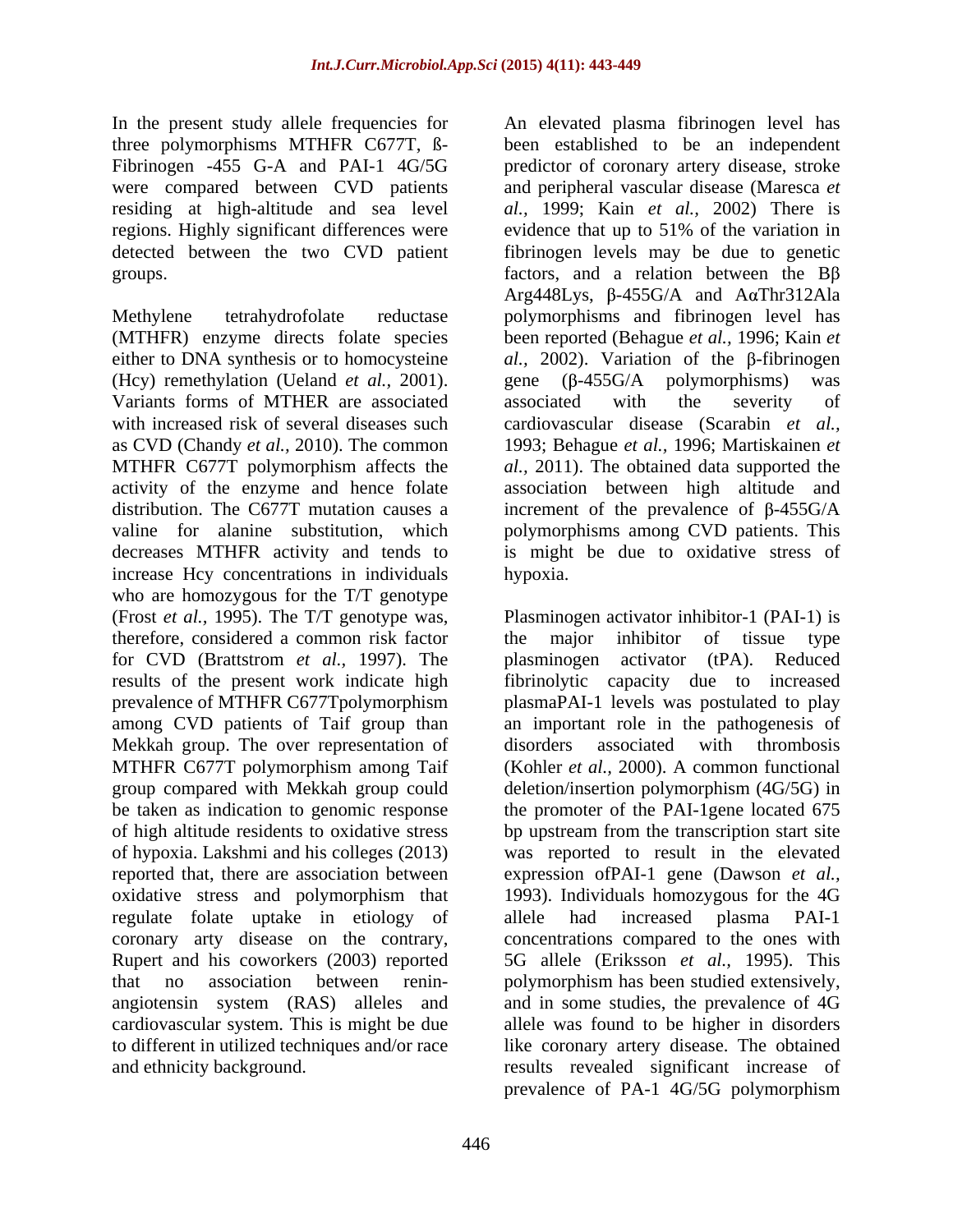among CVD patients at high altitude than These results might be due to effect of among CVD patients at high altitude than<br>CVD patient from sea level (Balta *et al.*, hypoxia. Hypoxia might enhance the<br>2002). Our findings showed that, the expression of PAI-1 and hence suppress<br>prevalence and 4G allele f

CVD patient from sea level (Balta *et al.,* hypoxia. Hypoxia might enhance the 2002). Our findings showed that, the expression of PAI-1 and hence suppress prevalence and 4G allele frequency of PAI-1 fibrinolysis under conditions of low oxygen 4G/5G polymorphism were high among Taif tension (Dossenbach-Glaninger *et al.,* 2003).

| Polymorphism        |                                               |                            |                  | Population       |                     |                    | <b>P</b> value |
|---------------------|-----------------------------------------------|----------------------------|------------------|------------------|---------------------|--------------------|----------------|
|                     |                                               | raif                       |                  |                  | <b>Mekkah</b>       |                    |                |
|                     | Genotypes                                     | <b>Prevalence</b>   Allele |                  | <b>Genotypes</b> | Prevalence   Allele |                    |                |
|                     |                                               |                            | <u>frequency</u> |                  |                     | <u>  frequency</u> |                |
| <b>MTHFR</b>        | $\begin{array}{c} \text{CC (29)} \end{array}$ | $ 48.3\%$                  | $C$ 0.73         | CC(45)           | 75%                 | $\overline{C}$ 0.9 | $0.005*$       |
| C677T               | CT(30)                                        | 50%                        | T 0.27           | CT(15)           | 25%                 | $T$ 0.1            | **             |
|                     | TT(1)                                         | $1.7\%$                    |                  | TT(0)            |                     |                    |                |
| <b>B-Fibrinogen</b> | GG(16)                                        | 26.7%                      | G 0.63           | GG (39)          | 65%                 | G 0.82             | $0.001*$       |
| $-455$ G-A          | GA (44)                                       | 73.3%                      | A 0.37           | GA (21)          | 35%                 | A 0.18             | **             |
|                     | AA 0                                          |                            |                  | AA 0             |                     |                    |                |
| <b>PAI-14G/5G</b>   | 4G/4G(5)                                      | 8.3%                       | 4G 0.47          | 4G/4G(0)         |                     | $\sqrt{4G}$ 0.18   | $0.001*$       |
|                     | $\vert$ 4G/5G (46) 76.7%                      |                            | 5G 0.53          | 4G/5G (21)       | 35%                 | 5G 0.82            |                |
|                     | 5G/5G(9)                                      | 15%                        |                  | 5G/5G(39)        | 65%                 |                    |                |

There was high prevalence % and allele *Med.*, 8(4): 28. frequency of studied polymorphisms in the Balta, G., Altay, C., Gurgey, A. 2002. PAI-1 high altitude CVD patients in comparison to gene 4G/5G genotype: A risk factor sea level patients. There was highly significant association between studied polymorphisms and CVD at high altitude. Bärtsch, P., Gibbs, J. 2007. Effect of altitude These results might be elucidating the previously published reports in Arabian Saudi and Yemen populations (Khalid *et al.*, Behague, I., Poirier, O., Nicaud, V. 1996. 1994; Al-Huthali *et al.,* 2006). Further larger studies are needed to evaluate the effect of high altitude on other CVD related was high prevalence % and allele<br> *Med.*, 8(4): 28.<br>
cy of studied polymorphisms in the<br>
itude CVD patients. There was highly<br>
itude gene 4G/5G genotype: A risk factor<br>
vel patients. There was highly<br>
for thrombosis in ves

complications in acute coronary

- gene 4G/5G genotype: A risk factor for thrombosis in vessels of internal organs. Am. J. Hematol., 71: 89–93.
- on the heart and the lungs. *Circulation,* 116: 2191–2202.
- polymorphisms. artery disease in patients with **Reference** Study. *Circulation*, 93: 440–9. Beta fibrinogen gene polymorphisms are associated with plasma fibrinogen and coronary myocardial infarction. The ECTIM
- Al-Huthi, M.A., Raja'a, Y.A., Al-Noami, M., Abdul Rahman, A.R. 2006. Prevalence of coronary risk factors, reductase gene mutation leads to clinical presentation, and hyper homocysteinemia but not to syndrome patients living at high vs. analysis. *Circulation*, 98(23): Brattström, L., Wilcken, D.E., Ohrvik, J., Brudin, L. 1998. Common methylenete tetra hydrofolate vascular disease: the result of a meta analysis. *Circulation*.  $2520 - 6$ .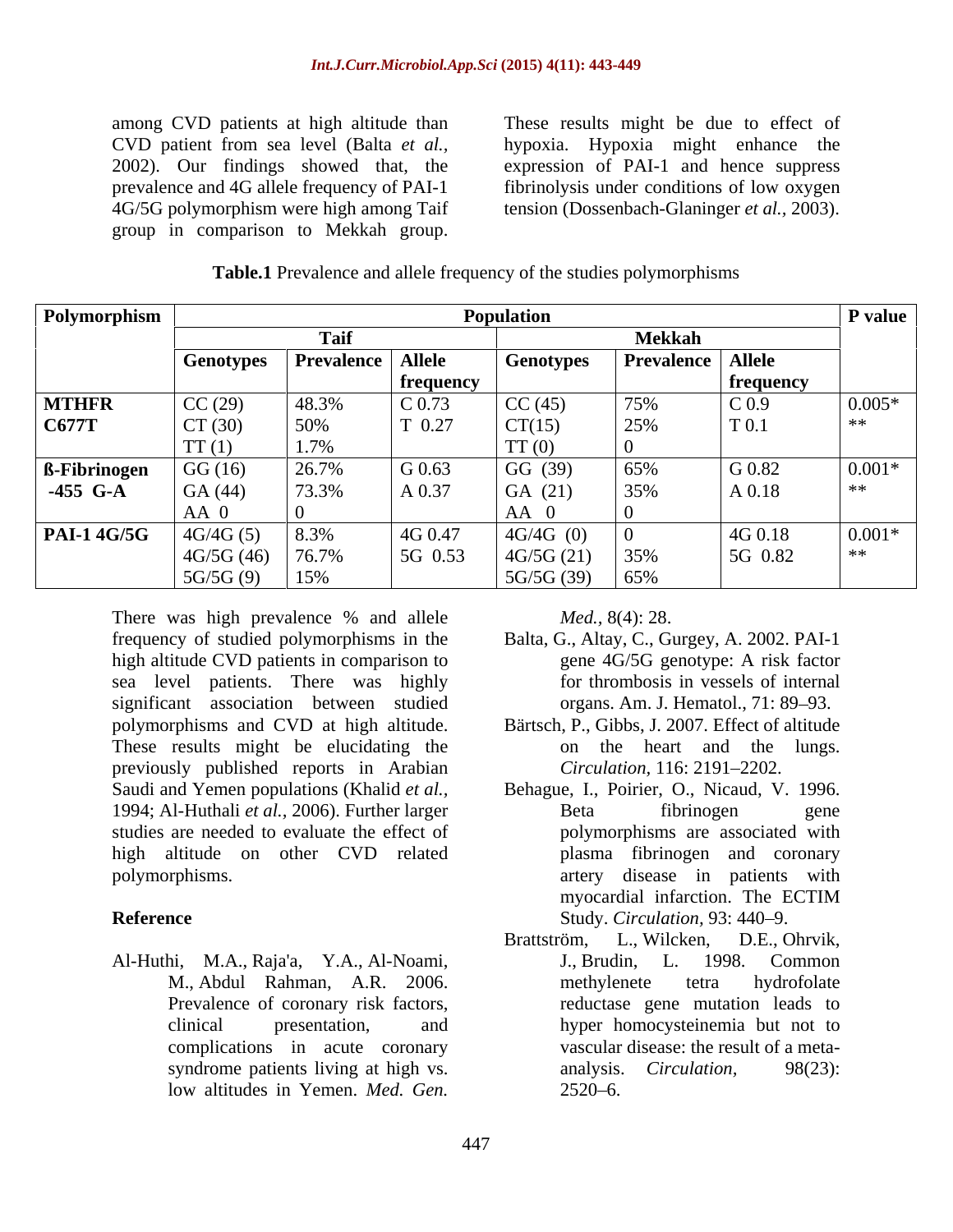- Chandy, S., Sadananda Adiga, M.N., Ramachandra, N., Krishnamoorthy, in India. *Indian J. Med. Res.,* 131:
- Dawson, S.J., Wiman, B., Hamsten, A., activator inhibitor-1 (PAI-1) gene *Genet*, 10: 111–113.
- de Mendoza, S., Nucete, H., Ineichen, subjects at 1,000 and 3,500 meter *Epidemiol*., 156: 174–9.
- Deindl, E., Kolár, F., Neubauer, E., Vogel, blood pressures among high and low Effect of intermittent high altitude hypoxia on gene expression in rat
- Dossenbach-Glaninger, A., van Trotsenburg, Moritz, A., Krugluger, W., Huber, J., 1792–1801.<br>Hopmeier, P. 2003. Plasminogen Lakshmi, V., Mo
- transcription of the plasminogen 130–9. infarction. *Proc. Nat. Acad. Sci.*
- S. 2010. Association of methylene haematological variation in low-, tetrahydrofolate reductase gene polymorphisms & colorectal cancer Asian populations. Am. J. Phys. Fiori, G., Facchini, F., Ismagulov, O. 2000. Lung volume, chest size, and haematological variation in low-, medium-, and high-altitude central Asian populations. *Am. J. Phys. Anthropol.,* 113: 47–59.
- 659 664. Frost, P., Bloom, H.J., Miles, R., Gazette, Green, F., Humphries, S., Hanney, 1995. A candidate genetic risk factor A.M. 1993. The two allele sequences for vascular disease: a common of a common polymorphism in the in mutation in methylene the promoter of the plasminogen tetrahydrofolate reductase. Nat. P., Sheppard, C.A., Matthews, R.G. mutation in methylene tetrahydrofolate reductase. *Nat. Genet.,* 10: 111–113.
- respond differently to interleukin-1 Kain, K., Blaxill, J., Andrew, J., Catto, in HepG2 cells*. J. Biol. Chem.,* Grant, P., Carter, A. 2002. Increased 268(15): 10739 45. fibrinogen levels among South E., Salazar, E., Zerpa, A., Glueck, C.J. 1979. Lipids and lipoproteins in common polymorphisms. *Am. J.* Asians versus Whites in the United Kingdom are not explained by *Epidemiol.,* 156: 174–9.
- altitudes. *Arch. Environ. Health,* 34(5): 308 11. E.K., Elkarib, A.O. 1994. Pattern of S., Schaper, W., Ostádal, B. 2003. altitude residents of southern Saudi Khalid, M.E., Ali, M.E., Ahmed, blood pressures among high and low Arabia. *J. Hum. Hypertens.,* 8(10):  $765 - 9.$
- heart and lung. *Physiol. Res.,* 52(2): Kohler, H.P., Grant, P.J. 2000. Mechanisms 147 57. of disease: plasminogen-activator M., Dossenbach, M., Oberkanins, C., disease. *New Engl. J. Med.,* 342: inhibitor type 1 and coronary artery 1792–1801.
- Hopmeier, P. 2003. Plasminogen Lakshmi, V., Mohammad, N., Rao, D., activator inhibitor 1 4G/5G polymorphism and coagulation factor XIII Val34Leu polymorphism: polymorphisms in one-carbon impaired fibrinolysis and early pregnancy loss. *Clin. Chem.,* 49(7): disease. *Cell Biochem. Biophysics,* 1081–1086. 67(2): 353–361. Kutala, Kumar, V. 2013. Oxidative stress is associated with genetic polymorphisms in one-carbon metabolism in coronary artery  $67(2)$ : 353–361.
- Eriksson, P., Kallin, B., van tHooft, F.M., Leon-Velarde, F., Mejia, O. 2008. Gene Bavenholm, P., Hamsten, A. 1995. <br>Allele-specific increase in basal diseases. *High Alt. Med. Biol.*, 9(2): expression in chronic high altitude diseases. *High Alt. Med. Biol.,* 9(2): 130–9.
	- activator inhibitor 1 gene is Lopez, A.D., Murray, C. 1998. The global associated with myocardial burden of disease 1990-2020. *Nat. Med.,* 4: 1241–1243.
	- USA, 14: 1851–1855. Maresca, G., Di Blasio, A., Marchioli, R.